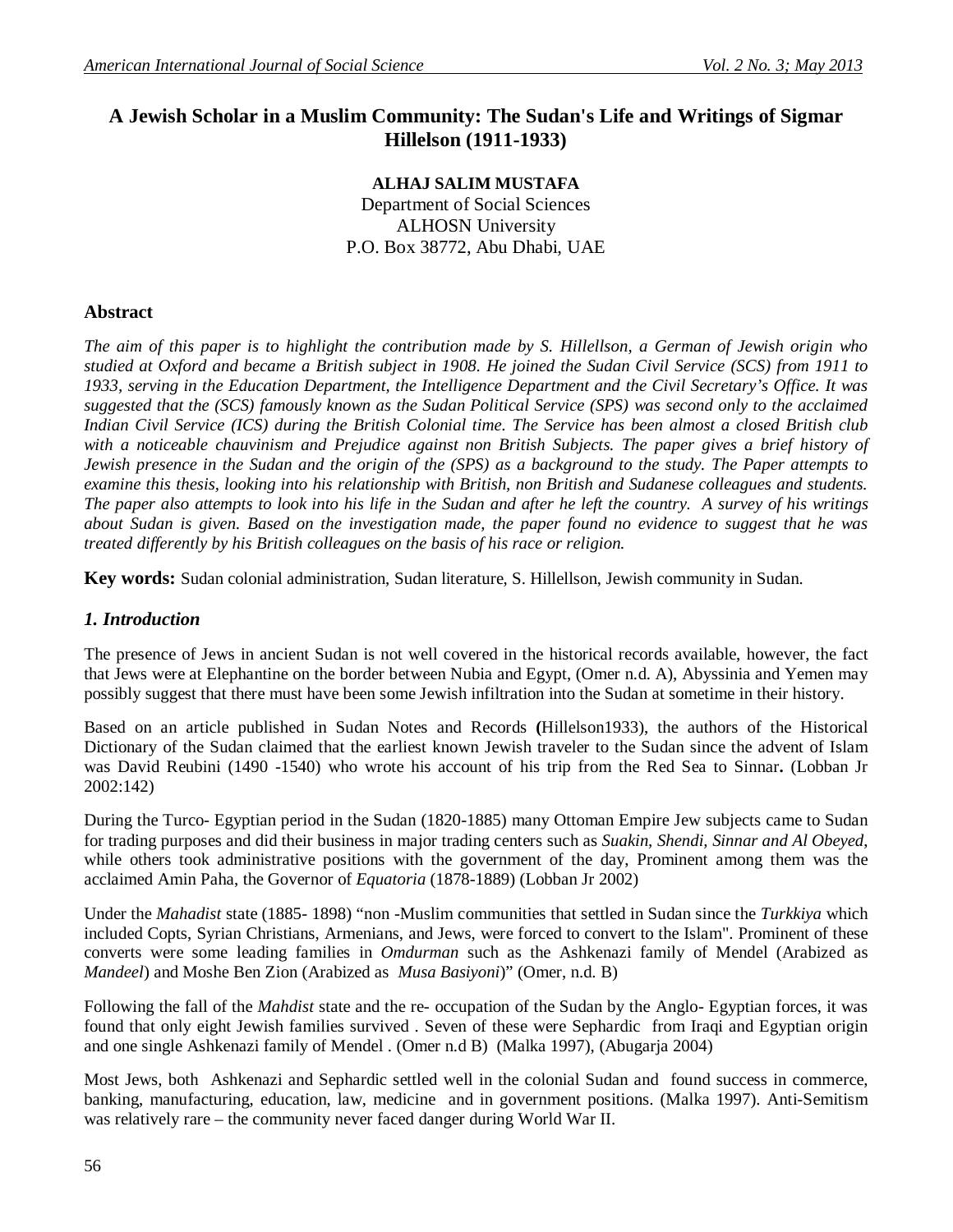However, Sudanese independence in 1956 and the new republic's focus on pan-Arab movement and the growing sentiments towards Israel have created an inhospitable environment, and a mass exodus started after the Six Day war in June 1967. Sudanese Jews immigrated to Europe, USA and Israel while a handful number of them remained in the Sudan to the present day. (Lobban Jr 2002:143) The Jewish synagogue in Khartoum (built 1926) was sold and turned into a Bank in murky and shadowy circumstances in early 1990s.

The most authoritative history of the Jews in the Anglo- Egyptian Sudan remains the 1997 Ele Malks's book titled**:** *Jacob's children in the land of the Mahdi (*Malka 1997) The author was born and raised in the Sudan in 1910; his father was the Sudan chief rabbi from 1906 to 1949. Malka chronicles the Sephardic Jewish community's history from its beginning in 1885 (when there were only eight families) to the late 1960s, when the Jews left the Sudan for more hospitable countries.

A more elaborated work is the 2004 Abu Garja's book titled: *The Jews in Sudan: Readings on the book of Eli Solomon Malka "Jacob's Children in the Land of the Mahdi*" (Arabic text) (Abu Garja 2004) Abu Garja's book, although in most parts is a mere translation of Malka's book, nevertheless it attempts to identify the remnants of the Jewish families and individuals who remained in the Sudan at least until 1989. (Abu Garja 2004)

This paper is not about the history of Jews in the Sudan. It is about a Jewish individual who played an important role in shaping Sudanese culture and education during the condominium. The paper attempts to profile the life and writings of Sigmar Hillelson, a British Subject of German origin who served in the Sudan as an educator and administrative officer. He was described as an Arabist, linguist, lecturer, tutor, intelligence officer, administrator, broadcaster and writer.

S. Hillelson was a member of the Sudan Civil Service (1911-1933) A review of the Sudan political Service (SPS) -as it became known- the mainly British Christians public school and Oxbridge men will be given as a back ground to the working environment in which this Jewish, non British man found himself in. We will briefly describe the Gordon Memorial College (GMC) in which he served from 1911 to 1926 and discuss his relationship with British, non British and Sudanese colleagues and students. The paper will attempt to look into his life in the Sudan and after he left the country. An attempt will also be made to look into his writings about the Sudan. Finally a bibliography of his writings will be provided.

#### *2. Sources*

For Hillielson's professional career in the Sudan, the National Record Office (NRO) in Khartoum hosts most of the documents related to the Condominium, including Education Department files, Intelligence files and Civil Secretary's Office files. However being away from this source and in the absence of an on line catalogue of the holdings, the present author is unable to access the records available there. There is however some published sources that shed some light on the official side of the officers. At least there are three sources:

- *The official record of lists of the Sudan Political Service* (Sudan Political Service 1930)
- The up dated edition known as the *Blue Book* which listed staff of the service to 1952.
- The Sudan Archives Durham **(S**AD) maintains an *official list of Government officials from 1914 to.1952.*

Literature on the human side of the British officials in the Sudan include the memoirs and reminiscences written by many ex officers in the Service, including some of whom Hillelson Shared positions being colleagues at (GMC), the Intelligence Department and the Civil Secretary's Office are consulted . See for example (Attiyah1946) and (Davies 1956). Of more secondary literature on this see for example (Beshir, M. O 1969.) **(**Deng F, and Daly, M 1989) and (Sharkey 2003) For his life and work after he left the Sudan a look into the *BBC* archives especially the Near eastern Department is made. For his writings and the bibliography, a number of Library Open Access Catalogues (OPAC) are consulted and in particular the catalogues of the *University of Khartoum*, *Durham University*, *London University and the Library of Congress*. The Index to *Sudan Notes and Records (SNR*) (El--Nasri 1980) is also consulted.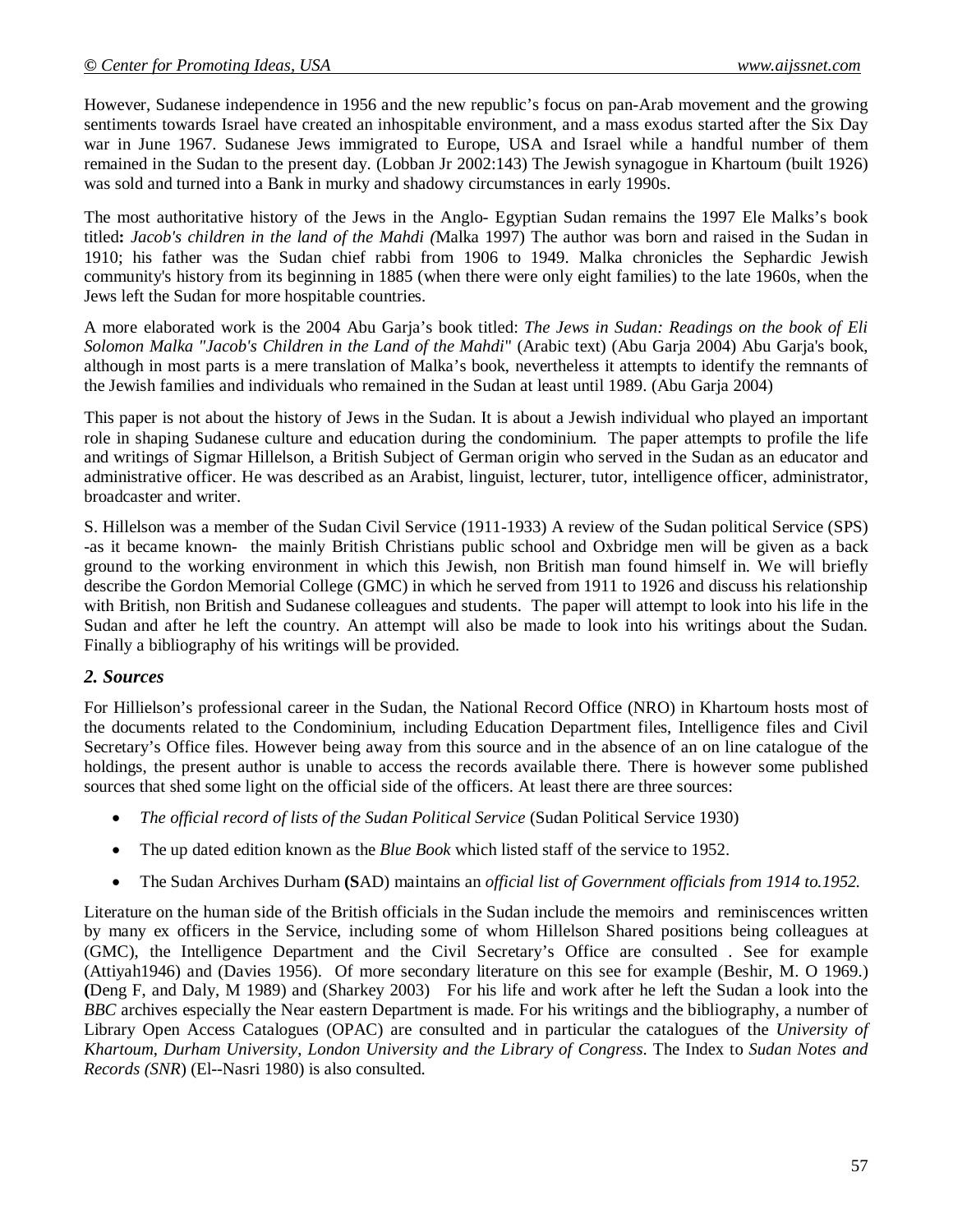### *3. Sudan Political Service*

The (SPS) is distinct from Sudan Civil Service (SCS), whereas the first is limited to administration; the later relates to professional or technical services e.g. the respective agricultural, education, forestry, legal, police and public works departmental staff (Kirk-Greene1989: 10).

This is evident from the (SPS) booklet published in 1930 as it listed only the Political service personnel (Sudan Government 1930). The service was officially known as (SCS). However, for no known reason some time after 1914 the term Sudan Political Service Started to be used. K.D. D Henderson a member of (SPS) suggested that it was probably a mistranslation of the Arabic word *Siyasi* which means both political and administrative (Henderson 1989: 19) Sometime after 1922 it was often referred to as the Sudan administrative service (SAS) to distinguish its members from the departmental civil service. (Daly, 1986:84). Several attempts were made to "profile the (SPS) Or to study the "sociology of imperialism" as put by Kirk- Greene (Kirk –Greene 1982) .See for example (Collins, R 1972), (Mangan1982), (Collins, R and Deng F. 1984) and (Deng, F and Daly, M (1989),

It was generally concluded that, almost all the personnel of the (SPS) were product of the British public school system, Oxbridge graduates, with recorded athletic achievements in addition to some other traits such as ", stamina, resourcefulness, confidence, team spirit and loyalty…." (Daly 1986:85) The church is always strong in [colonial] Sudan (Kirk-Greene 1990:21). It was noted that "a staggering one third of all men who joined were the sons of clergy men" (Kwarteng, K 2011) It was also suggested that "The serious dedicated and near evangelistic atmosphere of the (SPS) was so often noticed by visitors to the Sudan". (Kirk- Greene 1982:25)

People with foreign accents were firmly refused employment. Wingate rejected one candidate because "there was something Levantine about him .... [And] as you know that fact alone makes him undesirable" (Kwarteng, K 2011: 238) Up to 1939, 315 men joined the service of whom 224 attended what has been called "Early leading schools", that is the most famous and well established English public schools (Daly1986: 85) Famous among these schools were Eton, Rugby, Winchester and Marlborough (Sudan Government 1930) Throughout the whole period of the service's existence "not a single student was recruited from the English provincial universities or university colleges." There was an obvious bias towards Oxbridge" (Daly 1986:85)

The (SPS) was almost a closed club for British subjects. "When in 1906 an applicant for government employment, who had been born and raised in Brussels, listed his native language as French, Wingate commented "that any parental or political connection with Belgium would not be desirable for a Sudan Official" (Daly 1986:87) However; this was not strictly followed in the Civil Service. S. Hillelson a Jew of German origin was appointed in the Department of Education (1911) and John Maverogradato of Greek parentage was appointed at a later period in the legal Department and as a lecturer at Gordon Memorial College and continues in the service after independence as Legal Counsel, Ministry of Justice 1958-1961.There were also few Austalians,NEWZEALANDERS AND South Africans at a later stages of the service.

Prejudice against non British official was noted as early as 1900 as in the case of E.E Bernard, a Maltese Catholic who was appointed during that year as Financial Secretary. His difficult relationship with "Wingate and many other officials [and] the criticism worded in personal terms he received such as exacting and miserly, a Levantine, the Maltese cross are partly attributed to that fact. (Daly 1984: 45) He was described as "an outsider in the small world of Anglo Egyptian officialdom" (Daly 1986:57) Even Slatin Pasha a close friend of Wingate was not immune from this kind of chauvinism being an Austrian of Jewish ancestry.

## *4. Sigmar Hillelson Biography*

There is very little information about his personal life in his papers presented to (SAD) after his death by Mrs. I. Hillelson in 1961. In fact it says nothing about his upbringing, and pre university education. A draft catalogue of the papers gives a brief description as follows:

" Collected poems and sayings of Shaykh Farah Tuktūk; notes and scripts relating to broadcasts made by the Arabic service of the B.B.C.; 61 photographs, mainly Rejaf Conference, 1928 and Mongala" (Sudan archives Durham n.d)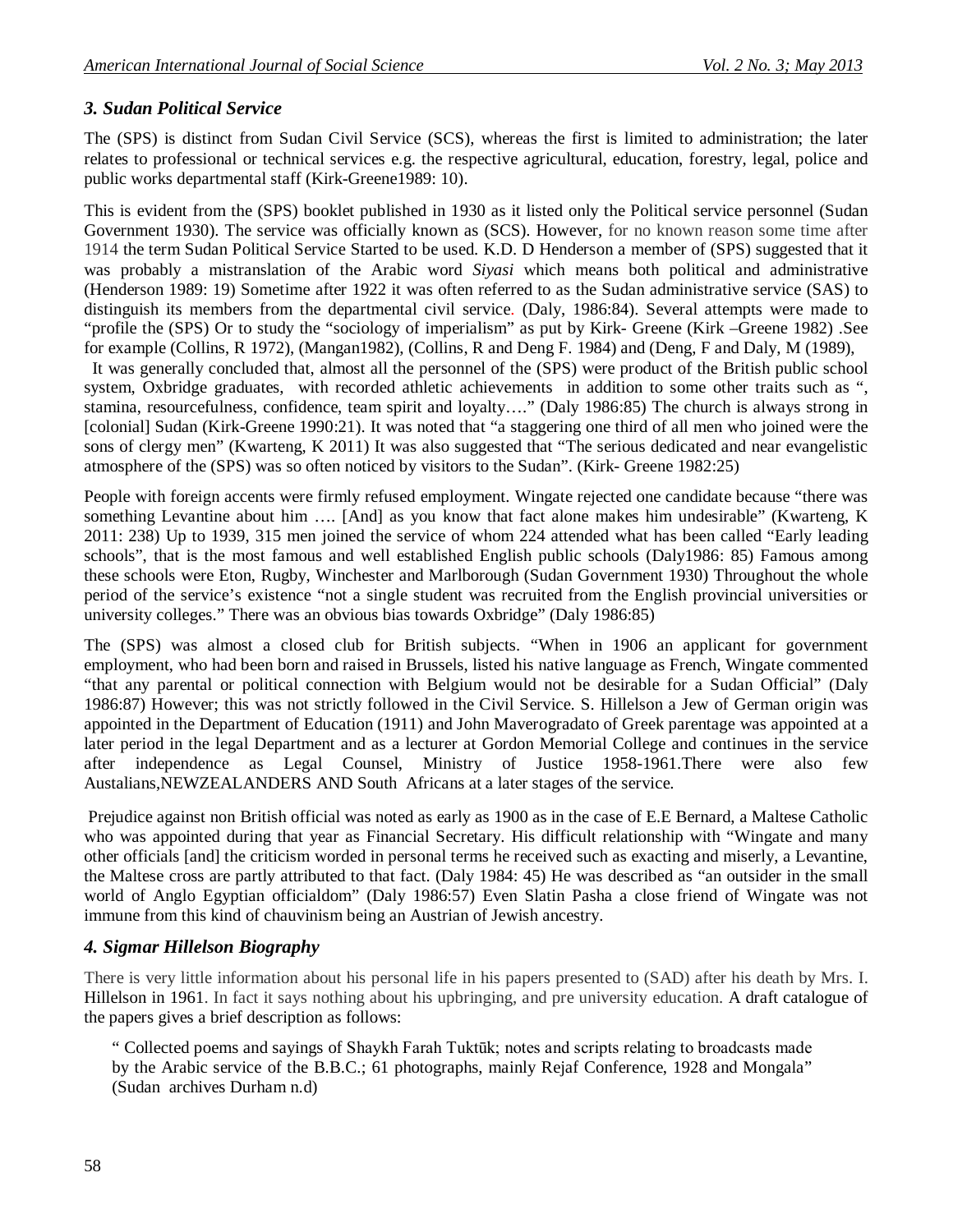There are two lines about his career path in the Sudan between 1911-1933: Department of Education (1911-1925) Civil Secretary Office (1926-1933) (Sudan archives Durham n.d) The Sudan Government (staff) lists tell us that he was transferred to the Intelligence Department (1926- 1929) where he served as Assistant Director of Intelligence under R. Davies following the dismissal of C.A.Willis as Intelligence chief after the 1924 nationalist movement. It was unusual to see such academically- oriented man to be appointed to such job of an intelligence officer, a position that:

"…severely practical and political one involving delicate contact with all sorts of people [religious notables, tribal leaders and urban intelligentsia or *Effendia*] and demanding tact suppleness and all round capacity for accommodation and compromise" (Attiyah1946:156)

It is possible that the appointment was made mainly on the merit of his Arabic skills (both oral and written) in order to explain to the public the government policy and to monitor and curb the rising tide of dissent which started to appear in the local press following the 1924 White Flag nationalist movement.

Hillellson was finally transferred to the Civil Secretary's Office as Assistant Civil Secretary (1929-1933) serving under Harold McMichael who was described as a remarkable but wasn't exactly a lovable man. (Henderson 1987:19) He was second only to Angus Gillan who was to become a Civil Secretary in 1935 after the departure of McMichael.

He retired from the service on the 9<sup>th</sup> of August 1933. (Sudan Government 1933) It is of interest to note that his name never appeared as a member of the (SPS) in the 1930 List nor the so called blue book, an updated edition reprinted in 1956 being a summary record of nearly 400 officers who served in the (SPS) between (1899-1952), despite the fact that he occupied such prominent political positions in the Intelligence Department and the Native Administration.

His birth date, family background and education appeared in *The Baliol College Register* 1832-1914) According to this source he was born in Berlin on August. 12, 1883, the fifth of Fehx Hillelson. He was educated at Gymnasium zum Grauen Kloster, Berlin; Balliol 1904-8 (C.B., A.D.L.); WiUiams Ex.; 2nd CI Mods. 1906; 2nd Lit. Hum. 1908 Arnold Soc. Studied Oriental languages at University Coll., London; Ouseley Sch. in Persian1909, ditto Arabic, 1910, London University (Balliol College University of Oxford n.d). He was a founding Editorial member of the *Sudan Notes and Records* (1918) and his name was in the editorial committee until 1938, five years after he left the Sudan. In recognition of his valuable service in the field of Education the king of Egypt "… gives and grants [him] the royal license and authority to bear the insignia of the fourth class of the order of the Nile…." (The London Daily gazette 1925)

After the end of his career in the Sudan, he served for some time in the Foreign Office, and became a member of the staff of the *BBC*. In 1937 he emerged as the Director of the *BBC's Near Eastern Broadcasting service* during the Second World War (1940-1945.) Being a fluent Arabic speaker and with a good experience with the Arabs, the foreign Office was very interested to engage him in the broadcasting service mainly to monitor the Bari broadcast. The *BBC* eventually took him over when it began to transmit its own Arabic program (Briggs 1995:373) The Arabic Service of the *BBC* has been used extensively and successfully to win the hearts and minds of the Muslim and Arabs and as a counter propaganda to Berlin Arabic Radio and its mouthpiece, the Iraqi Younes Bahri who gained a lot of sympathy in the Arab world to the German cause by his inflammatory broadcasting against the allies.

His appointment did not go without controversy .In June 1942 Captain Alan Graham an MP for Wirral (1935- 1945) asked Mr Brendan Bracken MP, the then Minister of Information whether, in view of the need to prevent further exacerbation of anti-Semitic feelings among the Arabs and in view of the complaints already received from Moslems both in the Near East and in this country, he will reconsider the advisability of the retention as the official in charge of the Near East Department of the British Broadcasting Corporation of Mr. Hillelson, a Jew of German origin? (The Hansard 1942)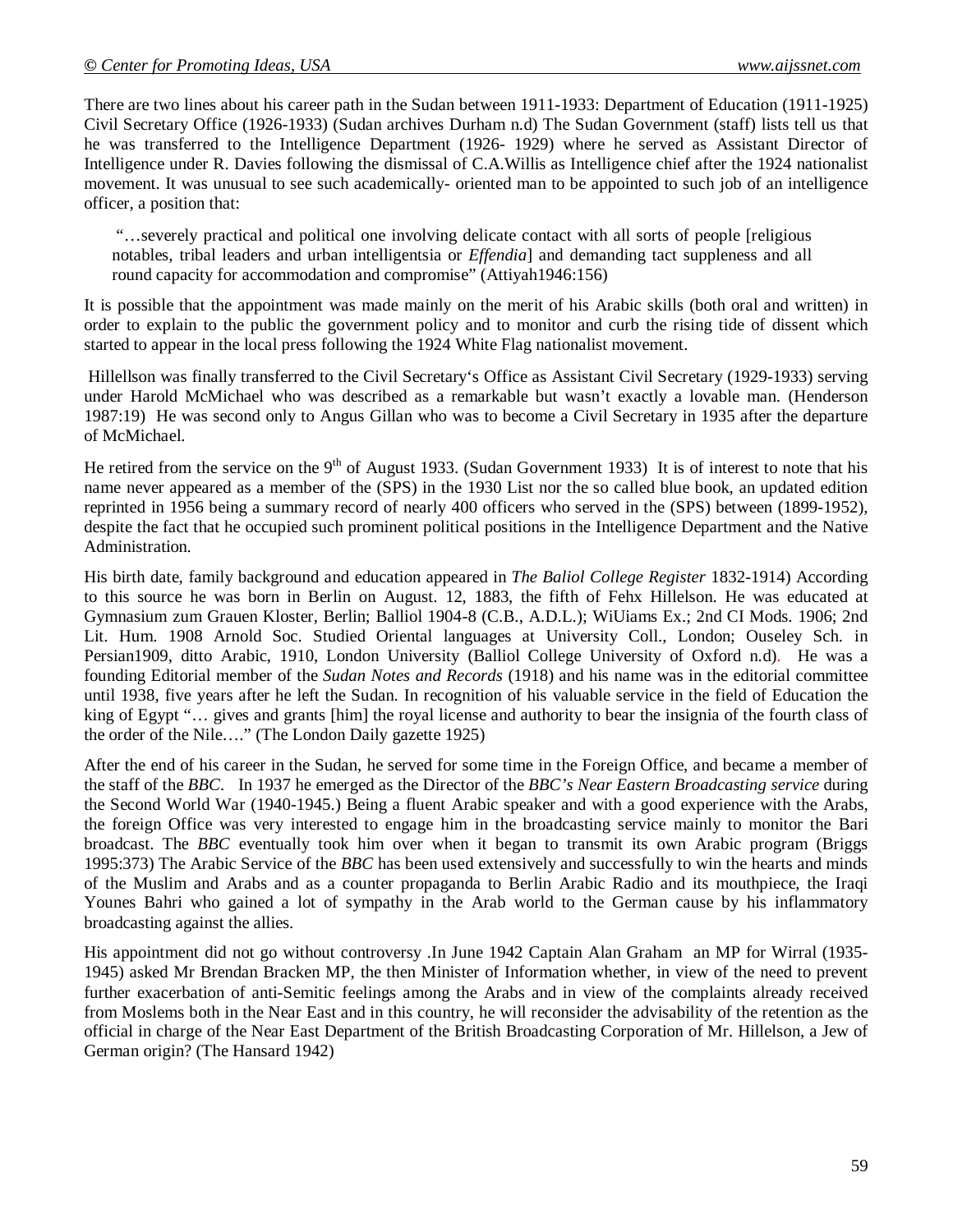The Minister refused the suggestion and in his reply he explained that:

"Mr. Hillelson was born in Germany.... [And] became a British subject in 1908. He was a distinguished member of the Sudan Civil Service from 1911 to 1933. [And that] high tributes have been paid to his work in Sudan by a succession of Governors General, and, indeed, by all who worked with him..... I cannot believe that the House will accept for one moment my hon. and gallant Friend's suggestion that a man who has been a faithful public servant for 31 years should be removed from his appointment on the ground that he is a Jew of German origin." (The Hansard 1942)

Captain Alan Graham retreated from the suggestion saying that he was misunderstood by the Minister and that he mistaken the purpose of his Question and objection. He said that he has no objection in the slightest to the character or attainments of the distinguished public servant.

The period from 1945 until his death in 1960 was rather obscure, though his name surfaced from time to time as member of the *Royal Asiatic Society* and a frequent reviewer of books in its journal. (See bibliography) Sigmar Hillelson died in 1960.

There is no evidence to suggest that his British Colleagues at (GMC), the Intelligence Department or the Civil Secretary Office were treating him differently on the basis of his origin or religion as was done in the case of E.E Bernard, a Maltese Catholic or Slatin the Austrian. In fact one of his superior at the Intelligence Department refers to him as a friend (Davies 1957:185) Evan Pritchard, the acclaimed anthropologist and professor stayed with him in Khartoum before travelling to Rajaf language conference in 1928. He even acknowledged the hospitality given to him by Hillellson and his wife. (Evan-Pritchard 1940) Being a founding editorial member of the (*SNR)*, Hillelson probably persuaded Evan-Pritchard to publish a number of articles in the journal.( for Evan- Pritchard contribution to SNR see (El-Nasri, Abdel Rahman (1980)

There is no evidence also that he was treated differently by his fellow British tutors at the (GMC) This was in contrast to the treatment received by another non British outsider but an Anglophile , Oxford educated Christian "teacher" at the College. The account given by Edward Attiya, a Levantine in his memoirs tells us about the aloofness of the British tutors and about the fence which divide them from non British colleagues at the college. He gave many stories on how he was excluded from official and social association with his British colleagues at the college and in formal gathering (Attiya 1946:137)

It seems that he maintained cordial relationship with a number of Sudanese colleagues and students at the college as well as friendships with some prominent Sudanese notables. For example he acknowledged the help he received in writing his book *Sudan Arabic Texts* from many native and former pupils at the (GMC), Sheikhs Babikr Badri and Abdulla Omer al- Bana, Abd-al- Rahman Eff. Ali Taha and Sheikh Eff. Mustafa and Sheikh Ahmed Osman AL- Qadi of the *Hadarat al-Sudan* (Hillelson 1935: v) Hillellson wrote a forward to *Alarabia fi Al-Sudan* a book by one of his Sudanese colleagues at the college and in fact it was him who recommended it to the Department of Education for publication. The author was full of praise to him for:

"….his generous soul that loves knowledge and its fascination with research…. [And] that he feels a sense of gratitude that he could not express in words" (Al-Dareer, Abdalla 1922:194)

It was his friendship with Sheikh Babikir Badri, the Girls Education pioneer in the Sudan that probably influenced his writings and understanding of the Sudanese culture and ways of life. In his acclaimed memoir, Sheikh Babiker mentioned in several pages his frequent visits to Hillellson to teach [His Excellency] Arabic and explain the Sudanese colloquial (Badri 1959 :250) Hillelson also asked and encouraged Badri to write *Kitab Al-Mutalla'a Al-Wattanyia-* an easy reading textbook for primary schools.

Sheikh Babikir Badri had also helped him to understand some peculiar customs and tradition in the Sudan regarding women treatment and probably he saved him from blushes and embarrassment. He relates that when Hillellson Published an Arabic poem in *Hadart Al-Sudan* in 1930 as a farewell to Mr. Udal, the Director of Education on his retirement, there was a mention of the ladies of Rufa'a *(Banat Rufa'a)* that they will be sad and miserable on Udal departure.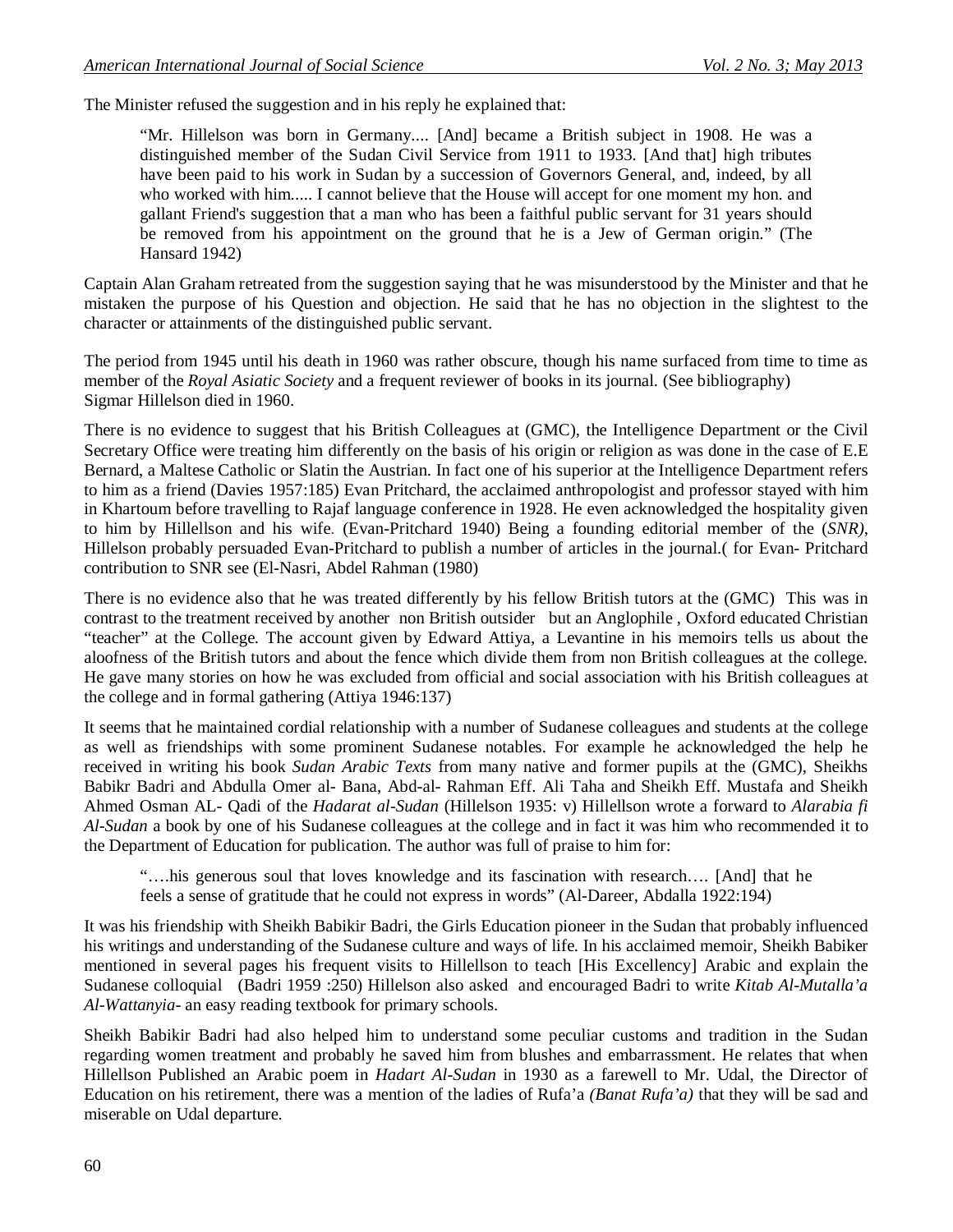The people of Rufa'a were very upset thinking that there must have been something fishy between Udall and the ladies, so they decided to travel to Khartoum to confront him and write a formal complaint to the Governor-General to clear the honor of their ladies. Babikir Badri himself, being a rational man was also upset and although he said he trusts Hillelson and was sure of his integrity and innocence , nevertheless went to see him and explained to him what it meant for ordinary people to speak publicly about their ladies (Badri1959 :30)

The "affair" ended happily. Hillellson apologized to Sheikh Babikr and to the people of Rufa'a regretting the misunderstanding.

#### **5.** *Writings*

Hillelson wrote 5 books and more than 20 articles and reviews related to the Sudan (see bibliography) His interest in the Sudanese studies has two purposes:

- An academic interest, being a linguist and Arabist. In this regard his contribution though not really follows strict academic standards, but remain valuable and probably the only source of information about some aspects of Sudan folklore and history.
- As an official of Sudan Government with working knowledge and acquaintance of the native language, writing is part of his job to help British officials in provinces and at the central government in Khartoum to communicate with natives.

Hillelson used a multiple and varied sources in his writings both written and oral. He listed his written sources for the *"Sudan Arabic texts with translation and glossary*" and other published articles related to the history of Sudan. He has also mentioned a network of informants and story tellers both at (GMC) and elsewhere for writing the articles on riddles, proverbs, nursery rhythms, anecdotes and the daily life of the Sudanese. He translated and published in 1923, some extracts of the early Sudanese biographical Dictionary the *Tabaqat Wad Dayf Alla* (see Bibliography)

In general, his writings can be classified in the following categories:

- Ethnology and Folklores , including proverbs, riddles, folktales , nursery rhythm, anecdotes and tribal customs and traditions
- Language
- Anthropology
- Poetry
- History
- Biographies

#### *6. Conclusion*

This paper has attempted to highlight the contribution made by one of the earliest scholars to study some aspects of Sudan's culture and tradition. It is undoubtedly valuable scholarly achievement in a virgin area of study during the condominium. The publishing was greatly helped by the fact that he was a tutor in the only post secondary school in the country at that time and probably his work in the intelligence Department helped him collect information from the intelligence reports emanating from provinces and unavailable otherwise. The outstanding Sudan Notes and Reports founded in 1918 on the initiative of H.A. McMichael and in which Hillelson was a founding editorial member( 1918- 1938) has also a contributing factor in his writings as most of his writing appeared in that journal.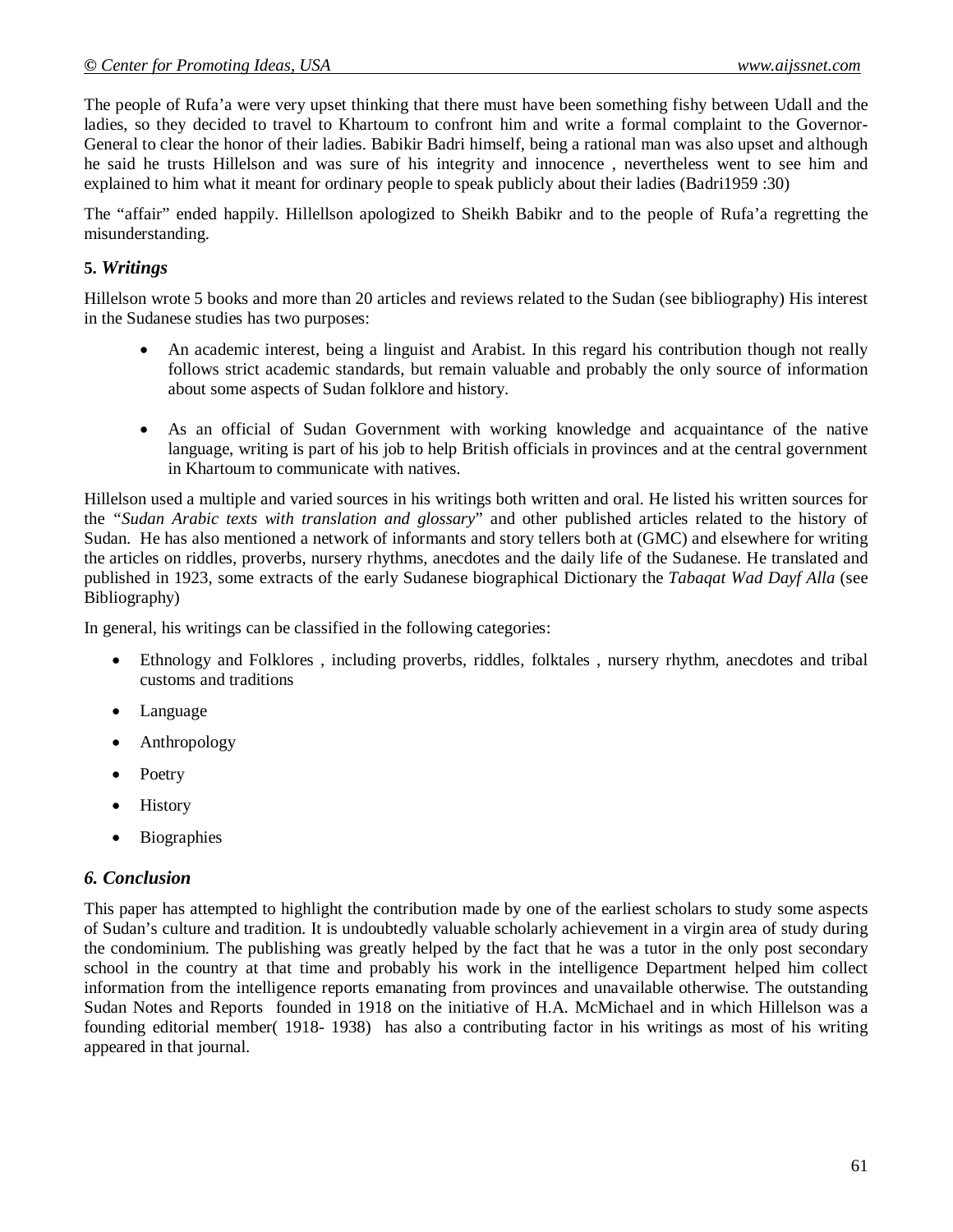# *7. Bibliography*

## *A. Books*

Hillelson, H. (1925) Hints for the guidance of officers and officials of the Sudan Government in the study of the Arabic language. Khartoum: McCorquodale,

Hillelson, H. (1925) Sudan Arabic: English-Arabic vocabulary. London: Sudan Government,

Hillelson, H. (1930) Sudan Arabic English-Arabic vocabulary**.** London: Sudan Government.

Hillelson, H. (1935) Sudan Arabic texts with translation and glossary Cambridge, CUP.

Hillelson, H. (1937) Week-end caravan compiled and edited by S. Hillelson London: W. Hodge.

Hillelson, H. (n.d) *Riwayat masra` Tajuj wa Mahallaq*. MS. notebook, text pp. 1-74, in hand of S.Hillelson.124p. (SAD.425/7/1-38) unpublished

## *B. Articles*

Hillelson, S (1918) Arabic Nursery rhymes. SNR. 1, 25-29

Hillelson, S (1918) The people of Abu Jarid. SNR l, 175-196

Hillelson, S. (1919) Did the Shukriya speak rutana? SNR 2, 154-156

Hillelson, S. (1920) Historical poems and traditions of the Shukriya. SNR 3, 33-75

Hillelson, S. (1921) Arabic proverbs, sayings, riddles and popular beliefs. SNR.4 (2), 77- 86

Hillelson, S. (1923) Tabaqat Wad Dayf Alla: Studies in the lives of the scholars & saints. SNR 6, 191-230

Hillelson, S. (1925) Notes on the Dago with special reference to the Dago settlement in western Kordofan. SNR 8. 59-73

Hillelson, S. (1929) Songs of the Baggara. SNR 12, 72-78-

Hillelson, S. (1930) Nubian origins. SNR 13,136-148

Hillelson, S. (1933) David Reubeni, an early visitor to Sennar. SNR 16, 55-66

Hillelson, S. (1937) Aspects of Muhammadanism in the eastern Sudan. J. Of the Royal Asiatic Society. 657677

Hillelson, S (1937) Notes on the Bedouin tribes of Beersheba district, Palestine. Exploration Quarterly 69, 242-25

R. D. and S. H. (1930) Two texts from kordofan. SNR. 13, 117-122

Hillelson, S (1937) The Source of a Story in the Mathnawï, and a Persian Parallel to Grimm's Fairy Tales. Journal of the Royal Asiatic Society (New Series) 69, 474-477

Hillelson, S (1939) The B.B.C. Arabic broadcasts. Royal Central Asian Journal, April 1939 (2) ,261-164

Hillelson, S (1941) Broadcasting to the Near East of the BBC. Royal Central Asian Journal July 1941, 340- 348

## *C. Reviews*

Anon. (1927) Sudan Arabic.SNR. 10, 211-212

Atiyah, S. (1918) Nursery rhymes. SNR 1, 214

Hillelson, S (1918) Egyptian colloquial Arabic: A conversation grammar and reader by, W. H. T. Gardner SNR. 1, 195-196

Henderson, K. D. D. (1931) Nubian origins. SNR 14, 90-93

Henderson, K. D. D. (1938) Nubian origins. SNR, 222-224.

Hillelson, S. (1922), The Latuko language by the Lord Raglan (Bulletin of the school of oriental studies .Vol. 2(2) 267-295. SNR 5,107

Hillelson, S. (1926) Sudanese grammar by Allan Worsely, Journal of the Royal Asiatic Society (New Series) 58(2)711-712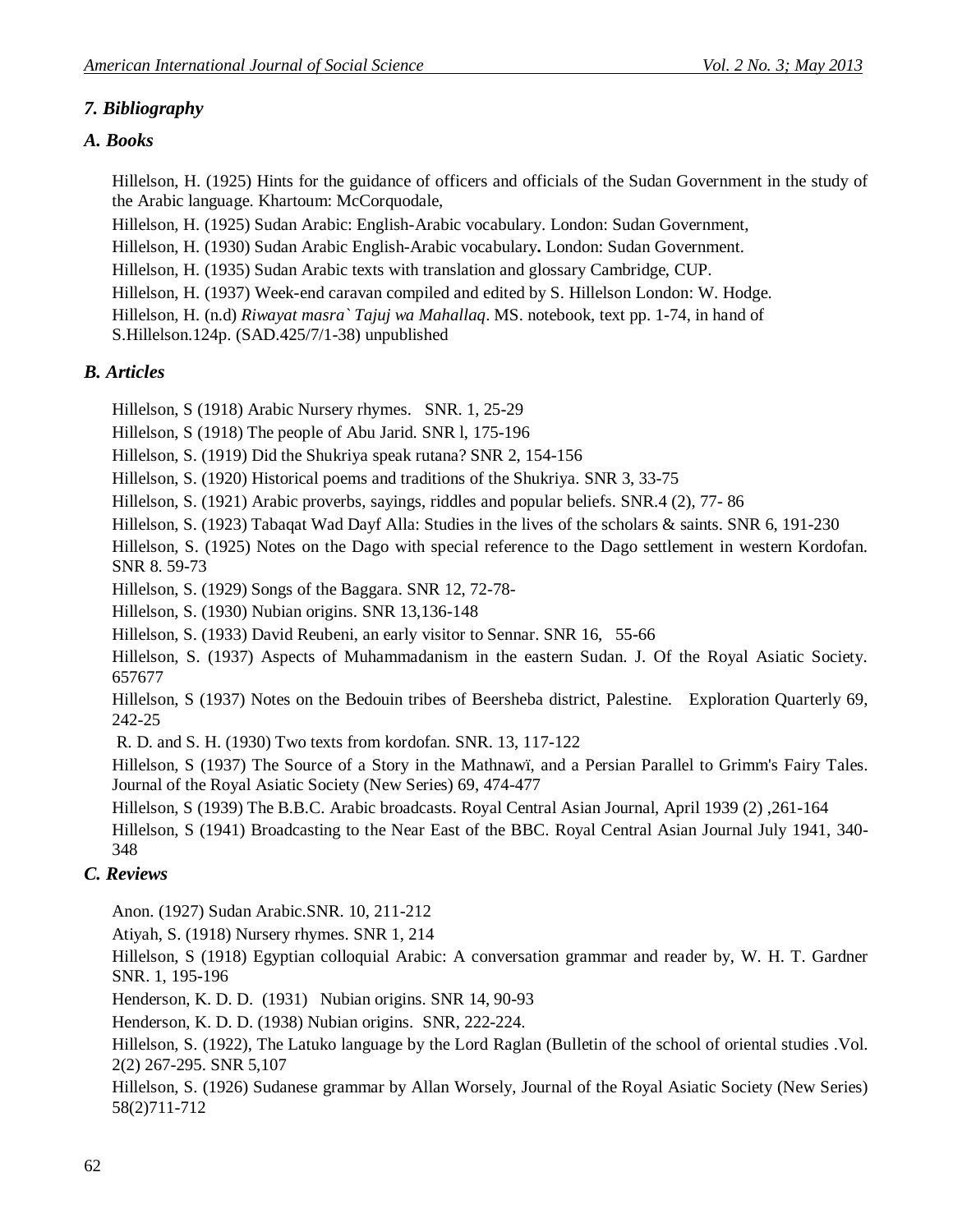Hillelson, S. (1935) The Anglo Egyptian Sudan, by Sir Harold MacMichael. Journal of the Royal Asiatic Society (New Series). 67 (4), 742-743

Hillelson, S (1950) Trimingham, S. J. Islam in the Sudan. SNR, 31, 14

J. McG. Dawkins (1936) Sudan Arabic text by S. Hillelson. Journal of the Royal Asiatic Society 68(4) 711- 712

P.B. B (1936) S. Hillelson Sudan Arabic texts. SNR 19 196-197

R. D. (1925) S. Hillelson Sudan Arabic: an English-Arabic vocabulary.SNR. 8, 220-221

R. D. (1926) Sudan Arabic. SNR .9 (. 1), 131-136

Robinson, A. E. (1924) Tabagat Wad Dayf Allah. SNR. 7 (1) ,141-142

Shaw, W. B. K. (1929) Sudan Arabic: terms relating to gum.. SNR 12,109-110

#### *D. Short Notes And Correspondances*

Hillelson, S. (1922) The Nyangbara language. SNR 5, 171-172

Hillelson, S. (1935) David Reubeni's Journey. SNR 18, 153

Hillelson, S. (1949) Classical reminiscences in popular literature. SNR 30, 271

### **E.** *Obiituries*

Hillelson, S (1925) George Schweinfurth. SNR.8 243-244

### *8. References*

Abu-Garja, Maki. (2004) The Jews in Sudan: Readings on the book of Eli Solomon Malka "Jacob's Children in the Land of the Mahdi" (in Arabic). Abu Dhabi: Al Zafra for printing and publishing.

Al-Dareer, Abdalla Abdel Rahman (1922) *Kitab Alarabia fi Al-Sudan*, Dar AL-Kitab Al-Libnani: Biruit (reprint)

Atiyah, Edward (1946) An Arab tells his story. London: J. Murray,

Badri, Babikir (1959) *Tarikh Hyatti* 3 volumes. Khartoum: Self published

Balliol College -University of Oxford (n.d) The Balliol College Register, 1832-1914, [Online] Available: http://www.ebooksread.com/authors-eng/balliol-college-university-of-oxford/the-balliol-college-register-1832-1914-hci/page-23-the-balliol-college-register-1832-1914-hci.shtml (February27.2013)

Beshir, M O (1969) Educational Development in the Sudan, 1898-1956. Oxford: Oxford

University Press.

- Briggs, A (1995) The History of Broadcasting in the United Kingdom: Volume2: The Golden Age of Wireless. Oxford: Oxford printing press (reprint)
- Collins, R (1972) The Sudan Political Service: A portrait of the imperialists, African Affairs LXXI. (284), 293- 303.
- Collins, Robert O., and Deng F (1984). The British in the Sudan, 1898-1956: The Sweetness and the Sorrow. Stanford: Hoover Institution Press,
- Daly, M. W. (1986) Empire on the Nile: The Anglo-Egyptian Sudan, 1898-1934. Cambridge: Cambridge University Press
- Davies, R (1957) The Camel's Back: Service in the Rural Sudan. London: John Murray.
- Deng F, and Daly, M (1989) Bond of Silk, the Human Factor in the British Administration of the Sudan. Michigan: Michigan State University Press
- El-Nasri, Abdel Rahman (1980) Guide to Sudan Notes and Records. Vol.1-Vol 55 (1918-1974) Khartoum: University of Khartoum Library
- Evan-Pritchard (1940) The Nuer. Oxford: Clarendon,
- Henderson, K.D (1987) Set under authority. Somerset: Castle Cary press,
- Hillelson S. (1933) David Reubeni an Early Visitor to Sennar. SNR 16, 55-66
- Hillelson, H. (1935) Sudan Arabic texts with translation and glossary Cambridge: Cambridge University Press